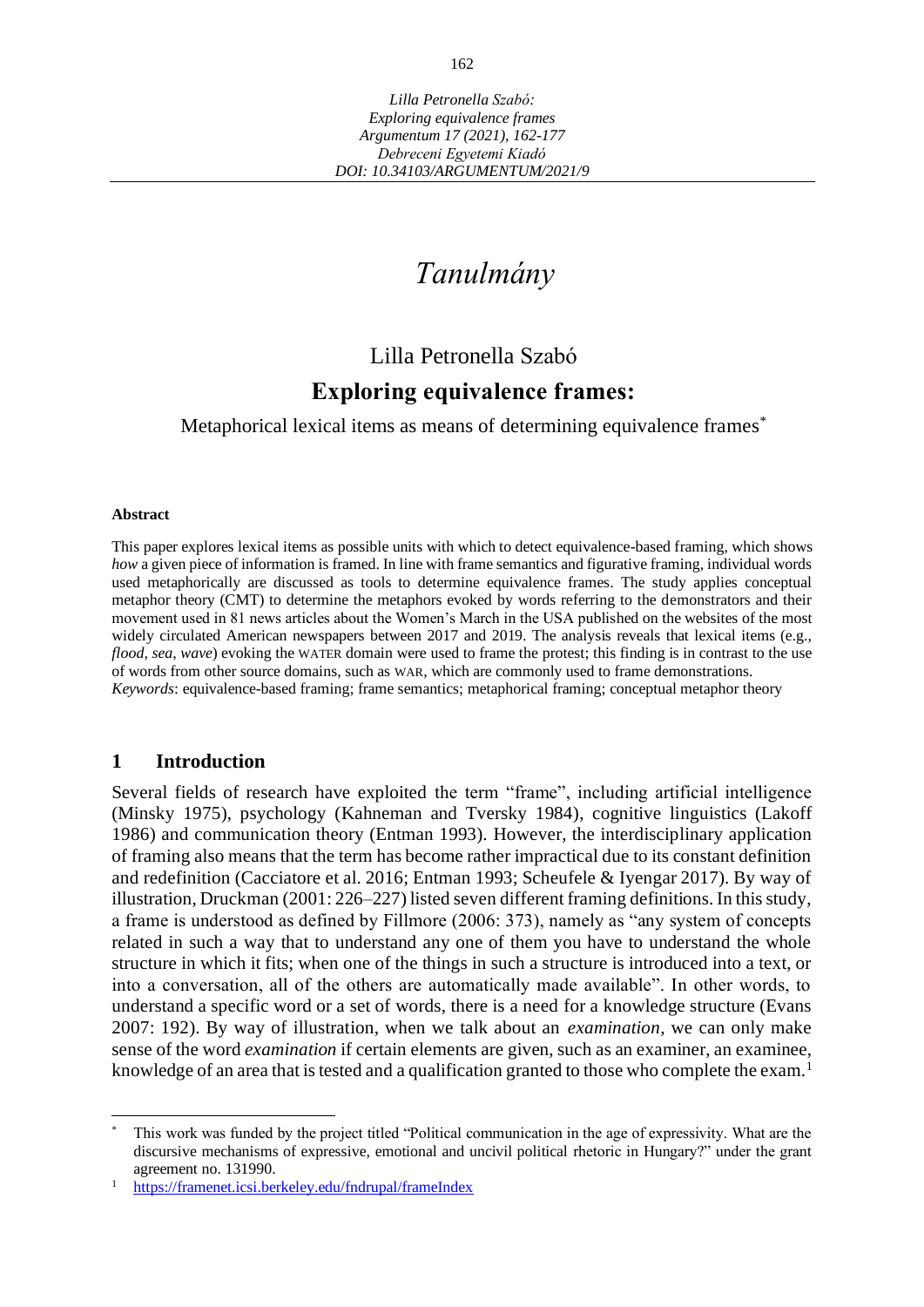| Lilla Petronella Szabó:         |  |
|---------------------------------|--|
| Exploring equivalence frames    |  |
| Argumentum 17 (2021), 162-177   |  |
| Debreceni Egyetemi Kiadó        |  |
| DOI: 10.34103/ARGUMENTUM/2021/9 |  |

However, what is at stake from a communicative perspective when it comes to the choice of specific words and, in parallel, the evocation of different knowledge structures?

Frames can manipulate human perception, as exemplified by Pan and Kosicki's (1993: 65– 69) analysis of a news article about the Wichita Protest (an anti-abortion rally held in the USA). In this study, the authors argued that it is possible to identify "signifying devices", namely "structurally located lexical choices of codes" (Pan & Kosicki 1993: 59), which contribute to the establishment of frames. In the case of the article concerning the Wichita Protest, the "conflict-and-confrontation" frame appeared (Pan & Kosicki 1993). On the one hand, the "conflict and confrontation" frame was built up of anti-abortion advocates, depicted as religious fanatics by means of quoting people of a religious background (for example, a bishop) in the text; on the other hand, anti-abortion supporters were framed as "militant" and "radical" since the text used these terms to refer to the main actors involved in the protest. Additionally, the strong relationship between framing and thought was demonstrated by Fausey and Boroditsky (2010), who showed that the way we describe an event influences the way we think about it. Their experiments revealed that the agentive descriptions of a specific incident lead people to hold the agent as the person responsible for it. For example, in the case of "She had ignited the napkin!" and "The napkin had ignited!", the former formulation ("She had ignited the napkin!") assigns the responsibility to the agent ("she"; Fausey & Boroditsky 2010: 645). In summary, Pan and Kosicki's (1993) and Fausey and Boroditsky's (2010) accounts pointed to the relevance of language in relation to discussions of framing.<sup>2</sup>

The examples above demonstrate that the way an utterance is formulated has consequences concerning the way we think about that utterance. This phenomenon, namely the way humans' framing of an issue or event can be influenced, was referred to as the "framing effect" by Druckman (2001: 228). The way an issue or an event is framed is not constant; in other words, it is possible to not only frame but also "reframe" issues (Lakoff 2004: xv-xvi). Reframing entails that there is a change in "the way the public sees the world" (Lakoff 2004: xv), as in this case a specific issue is framed in a different manner than it was earlier. WAR<sup>3</sup>, a frequently used metaphor for politics in the USA, is a case in point. An oft-cited precedent of the use of the WAR domain<sup>4</sup> is related to the presidency of George W. Bush, who declared a "War on Terror" in the aftermath of the terrorist attacks against the USA on 11 September 2001. The Bush administration used the interpretation of terror in terms of war as a means of legitimising the invasion of Iraq (Lewis & Reece 2009). However, it was not only terror against which the USA waged a "war", as, the "War on Drugs" was an intensive campaign conducted through the 1980s and 1990s<sup>5</sup> (Steuter & Wills 2008: 7-8). Later, the Obama administration adopted a

<sup>&</sup>lt;sup>2</sup> The alternative formulation of sentences (e.g., "She had ignited the napkin!" and "The napkin had ignited!") studied empirically by Fausey and Boroditsky (2010) constitutes an element of cognitive grammatical theories. Under cognitive grammar, the "same perceived occurrence" is represented by "alternate construals*"* (Langacker 2008: 366). Goldberg's (1995) construction of grammar interprets the phenomenon as the alternation of "transitive*"* and "intransitive constructions". Finally, Halliday's (1994) systemic functional grammar defined "congruent" and "incongruent/metaphorical expressions", which were exemplified by "a large number of protests" (congruent) and "a flood of protests" (incongruent/metaphorical) expressions (Halliday 1994: 342).

<sup>3</sup> In line with cognitive linguistic conventions, conceptual elements are marked with small capitals (Kövecses 2010).

<sup>&</sup>lt;sup>4</sup> A domain is "any coherent organization of experience" (Kövecses 2010: 4).<br><sup>5</sup> The use of WAR as a source domain is prevalent in U.S. politics with refer-

<sup>5</sup> The use of WAR as a source domain is prevalent in U.S. politics with reference to the tackling of complex social phenomena, such as drug use, because it enables politicians to explain complex issues in simpler terms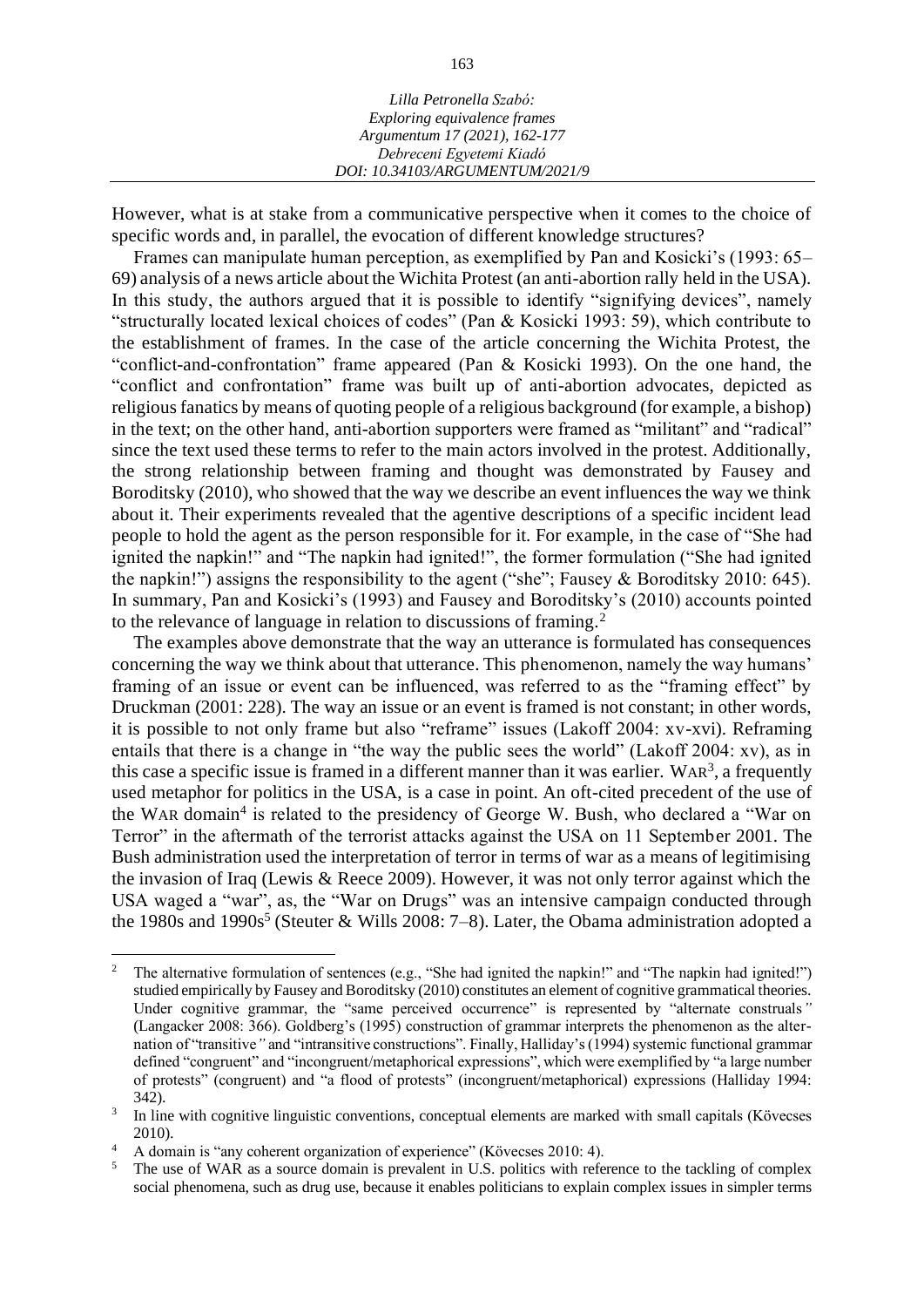| Lilla Petronella Szabó:         |
|---------------------------------|
| Exploring equivalence frames    |
| Argumentum 17 (2021), 162-177   |
| Debreceni Egyetemi Kiadó        |
| DOI: 10.34103/ARGUMENTUM/2021/9 |

new perspective on substance use disorder (SUD), with the focus being on "public health and the treatment of addiction" (Sandvik & Hoelscher 2016: 169). The novel view – and allegedly, a desire to change the public's perception of SUD – was manifest in Obama's remarks: "we're providing treatment and thinking about this as a public health problem, and not just a criminal problem" or "my drug czar<sup>6</sup> is somebody who came [...] from the treatment side".<sup>7</sup> The quotes indicate that Obama's administration aimed to interpret SUD in terms of "public health" rather than through the domain of WAR.<sup>8</sup>

However, how can the framing (and possible reframing) of an issue be grasped? Changing the framing of a specific issue – in this case, the War on Drugs – constitutes one possible way of studying framing effects, which is referred to as "equivalence framing" (Druckman 2001; cf. Cacciatore et al. 2016; Scheufele & Iyengar 2014; 2017). In what follows, a typology of framing effects is presented.

Framing effects can be divided into two categories: "emphasis framing" and "equivalence framing" (Cacciatore et al. 2016; Druckman 2001; Scheufele & Iyengar 2014; 2017). Equivalence framing focuses on the way a given piece of information is described: logically equivalent (but distinct) words or phrases can influence the way we see an issue (e.g., whether we talk about "95% employment" or "5% unemployment"; Druckman 2001: 228; see also Cacciatore et al. 2016; Scheufele & Iyengar 2014, 2017). Equivalence framing is distinct from emphasis framing, which encapsulates the "selection of one set of facts or arguments over another" (Cacciatore et al. 2016: 10). Emphasis framing is exemplified with reference to political campaigns: if a campaign is framed in terms of the economy, citizens are likely to vote for the candidate whose economic policies are deemed more successful (Druckman 2001: 230). However, campaigns can also focus on other issues, such as foreign policy; in this case, another aspect of politics is emphasised (rather than economic policy). In this sense, there is no equivalence between the frames, but one set of issues (e.g., the economy) is emphasised over another (e.g., foreign policy) (Druckman 2001: 230).

Despite its relative prevalence in academic research (Brugman & Burgers 2018),<sup>9</sup> emphasis framing can be considered problematic because it allows for loose interpretations in the sense that it refers to differing opinions which are not based on the mode of presentation (Scheufele & Iyengar 2017: 622; cf. Cacciatore et al. 2016). Emphasis framing was exemplified in the work undertaken by Entman  $(2004: 5)$ ,<sup>10</sup> who revealed that the communication of the Bush administration regarding the events of 9/11 characterised the loss of innocent lives as the

<sup>(</sup>Steuter & Wills 2008: 7–8). A key factor of exploiting a frame which is based on war is that it evokes a common ideal of Western thought, i.e., "the fairy tale of the just war" (Lakoff 1991: 4; 2004: 71). Therefore, framing drug use in terms of WAR can mean the use of military strategies and depicting people who use substances as enemies, who need to be defeated.

<sup>6</sup> A *drug czar* is an official whose task is to stop drug trafficking.

[https://obamawhitehouse.archives.gov/the-press-office/2016/03/29/remarks-president-panel-discussion](https://obamawhitehouse.archives.gov/the-press-office/2016/03/29/remarks-president-panel-discussion-national-prescription-drug-abuse-and)[national-prescription-drug-abuse-and.](https://obamawhitehouse.archives.gov/the-press-office/2016/03/29/remarks-president-panel-discussion-national-prescription-drug-abuse-and) Accessed: 20 December 2017.

<sup>8</sup> For a detailed discussion of the "War on Drugs," see Valenzuela (2013), who claims that the "New Strategy" proposed by the Obama was connected to the "War on Drugs" on certain levels.

<sup>9</sup> Brugman and Burgers (2018) conducted a review on the types of frames authors researched in connection with frames used in politics in the 21<sup>st</sup> century. They found that one out of ten frames was interpreted as equivalence frames as opposed to emphasis frames.

<sup>&</sup>lt;sup>10</sup> Entman (2004) distinguished "substantive" from "procedural" frames. In Entman's (2004) terminology, substantive frames define problems, make judgements and offer solutions, whereas procedural frames are used to evaluate politicians' legitimacy.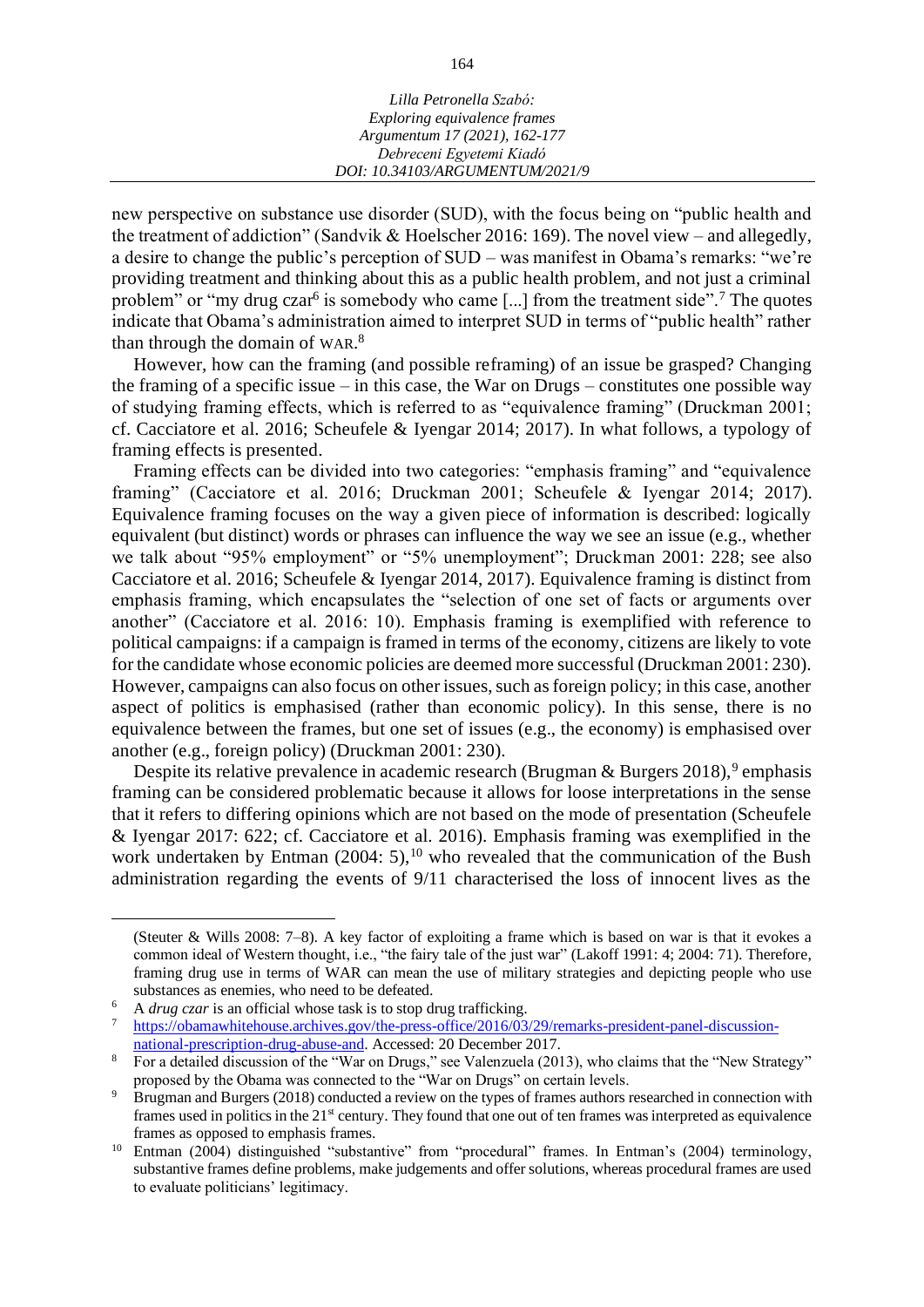| Lilla Petronella Szabó:         |  |
|---------------------------------|--|
| Exploring equivalence frames    |  |
| Argumentum 17 (2021), 162-177   |  |
| Debreceni Egyetemi Kiadó        |  |
| DOI: 10.34103/ARGUMENTUM/2021/9 |  |

problematic effect of the attacks against the USA. Furthermore, condemning the attackers as "evil" corresponded to the moral judgement of the events, and the initial solution proposed by President Bush and his government was the war against Afghanistan (Entman 2004: 6). Thus, as this analysis suggests, studies based on emphasis framing do not focus on how a given piece of information is presented. Instead, an emphasis frame is seen as "a central organizing idea or story line that provides meaning to an unfolding strip of events" (Gamson & Modigliani 1987: 143), as demonstrated by Entman's (2004) analysis of the communication concerning 9/11.

On the other hand, equivalence framing means the presentation of logically equivalent information in different ways (Brugman & Burgers 2018: 1; cf. Cacciatore et al. 2016; Scheufele & Iyengar 2017). In other words, the way we interpret information depends on *how* the given piece of information is presented (Scheufele & Iyengar 2017: 621).<sup>11</sup> An example of equivalence-based framing (i.e., how a piece of information is presented) is the framing of Arnold Schwarzenegger's election as Governor of California (Lakoff 2004). Lakoff (2004) identified two main frames among the representations of Arnold Schwarzenegger which emerged at the time of the election: 1) "just a celebrity" and 2) "up by his bootstraps". Lakoff (2004: 35) explained that the former frame refers to the assumption that voters do not understand politics and voted for a layperson. The word "celebrity" in this case already implies that Schwarzenegger was not regarded as competent. The second frame, however, referred to the elected governor's striking work ethic, which enabled him to leave the big screen for politics. A quick Google search demonstrated the way the "just a celebrity" and "up by his bootstraps" frames identified by Lakoff (2004) appeared in the media. One article that exemplified the "just a celebrity" frame already determined its perspective in the choice of title: "The Terminator' wins California governorship".<sup>12</sup> This title refers to the famous 'Terminator' franchise, in which Arnold Schwarzenegger was the protagonist. The frame focusing on the former governor's achievements was illustrated by an article entitled "Schwarzenegger's American dream", which detailed the way he developed his career and alludes to the national ethos of the USA.<sup>13</sup> Therefore, the 38<sup>th</sup> Governor of California was framed as a celebrity who was not an expert in politics in one set of sources and as a hard-working person who had realized his dreams in other media sources. Although these two modes of presenting Schwarzenegger exemplify equivalence frames, there is no uniform methodology with which to identify this type of framing.

A shift concerning the focus on framing effects entails that the units which need to be measured to identify frames should be (re)defined. Hence, in the present paper, I argue for the operationalisation of a tool that is essential in the description of equivalence frames: language use. It is assumed that "frame semantics" can act as a means of understanding the mechanisms underlying framing. In line with the formulation of Fillmore (1976, 2006, cf. Fillmore & Baker

<sup>&</sup>lt;sup>11</sup> Note that in the communication literature, numerous concepts can be found which are similar to, or overlap with, frames. For example, Scheufele (2000) reported that the literature does not always make a distinction between framing, agenda-setting (defined as "the idea that there is a strong correlation between the emphasis that mass media place on certain issues [e.g., based on relative placement or amount of coverage] and the importance attributed to these issues by mass audiences" by Scheufele & Tewksbury 2007: 11) and priming ("changes in the standards that people use to make political evaluations" (Iyengar & Kinder 1987: 63)).

<sup>&</sup>lt;sup>12</sup> [http://www.mtv.com/news/1479631/the-terminator-wins-california-governorship/.](http://www.mtv.com/news/1479631/the-terminator-wins-california-governorship/) Accessed: 18 December 2017.

<sup>&</sup>lt;sup>13</sup> [https://usatoday30.usatoday.com/news/politicselections/state/2003-09-24-schwarzenegger-american](https://usatoday30.usatoday.com/news/politicselections/state/2003-09-24-schwarzenegger-american-dream_x.htm)[dream\\_x.htm.](https://usatoday30.usatoday.com/news/politicselections/state/2003-09-24-schwarzenegger-american-dream_x.htm) Accessed: 18 December 2017.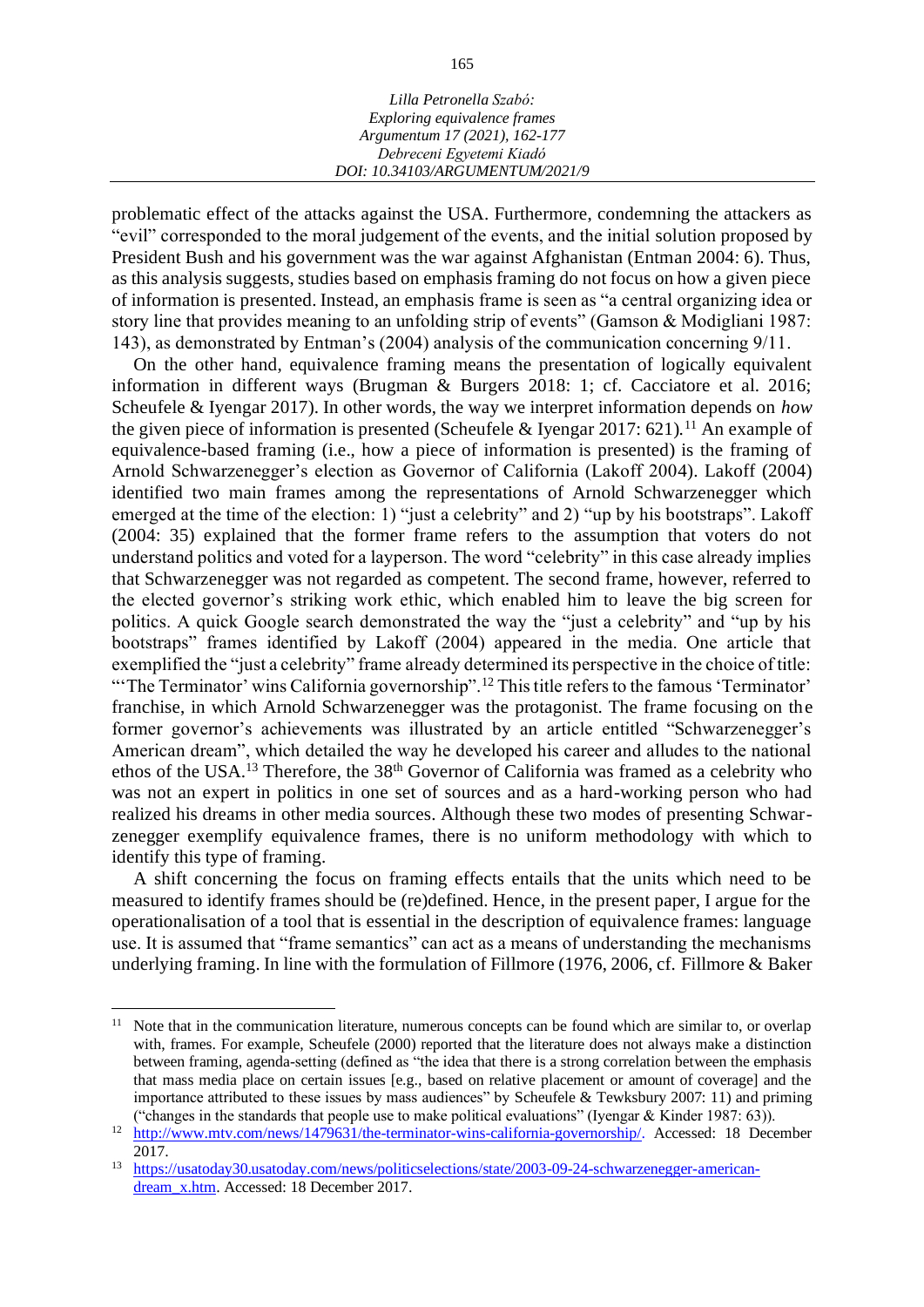| Lilla Petronella Szabó:         |  |
|---------------------------------|--|
| Exploring equivalence frames    |  |
| Argumentum 17 (2021), 162-177   |  |
| Debreceni Egyetemi Kiadó        |  |
| DOI: 10.34103/ARGUMENTUM/2021/9 |  |

2009), I propose that the basic unit of the analysis of framing effects should overlap with the one defined by frame semantics: the word.<sup>14</sup>

The paper is structured as follows: Section 2 discusses frame semantics and the possibility of applying this concept in research on equivalence-based frame effects. Section 3 presents conceptual metaphors as framing devices and describes their applicability to equivalence framing. A small-scale study of metaphorical framing is presented in Section 4. Finally, Section 5 concludes this paper.

### **2 Framing effects and frame semantics**

As the previous section demonstrated, framing effects in communication theory need to be redefined to create a more reliable approach to researching them. Equivalence framing, which interprets how logically equivalent pieces of information are presented, offers a more rigid approach than emphasis framing (Cacciatore et al. 2016; Scheufele & Iyengar 2017).<sup>15</sup> "Frame semantics", an theory which focuses on the way lexical items evoke frames, is presented below.

# *2.1 Equivalence frames, frame semantics, and Gestalt psychology*

Linguistic semantics based on cognitive tenets borrowed several notions from cognitive science and cognitive psychology (Andor 1985: 212) which resonate with the origin of equivalencebased frames. Equivalence framing stemmed from psychology; more specifically, its roots can be found in Gestalt psychology (Cacciatore et al. 2016; Scheufele & Iyengar 2017). The notions of Gestalt psychology – although not explicitly stated by Fillmore (1976) – can be identified in his linguistic interpretation of frames, that is, "semantic frames".<sup>16</sup> According to Strickland (2001: 278), the principles of organisation in terms of Gestalt theory mean that the components which comprise a whole are influenced by the whole. An example is the tendency to group items with similar characteristics together. Gestalt psychologists advocated "that mental experience was dependent not on a simple combination of elements but on the organization and patterning of experience and of one's perceptions" (Strickland 2001: 278–279). The elements of this definition can also be found in one of the early descriptions of framing provided by Fillmore (1976). He defined frame as "a kind of outline figure with not necessarily all of the details filled in" and noted that comprehension is an active process, whereby we "fill in the details" (Fillmore 1976: 29). To be able to "fill in the details", speakers need to have access to experience which is organised and patterned. Fillmore (1976: 25) demonstrated this

<sup>14</sup> Fillmore and Baker (2009) used a relatively broad definition of "word" as they included expressions as *Thank God it's Friday* under the term in their description of frame semantics. The present paper also relies on the broader definition of the unit of frame semantics.

<sup>&</sup>lt;sup>15</sup> Scheufele and Iyengar (2017) stated that equivalence framing opens the horizon to study frames not only in textual terms, but nonverbal frames can also be effectively interpreted with the help of equivalence frames (cf. Cacciatore et al. 2016).

<sup>&</sup>lt;sup>16</sup> The notion of framing has been used interchangeably with other (similar) concepts not only within communication and media studies, but in linguistics as well. Andor (1985) listed the notions of "scene", "schema" and "script", which are often confused with frames. Scenes can be considered as knowledge structures that help us understand the world around us; on the other hand, schemas and scripts "describe global patterns of events and states and actions in particular contexts" (Andor 1985: 214–215). For a detailed description, see Andor (1985).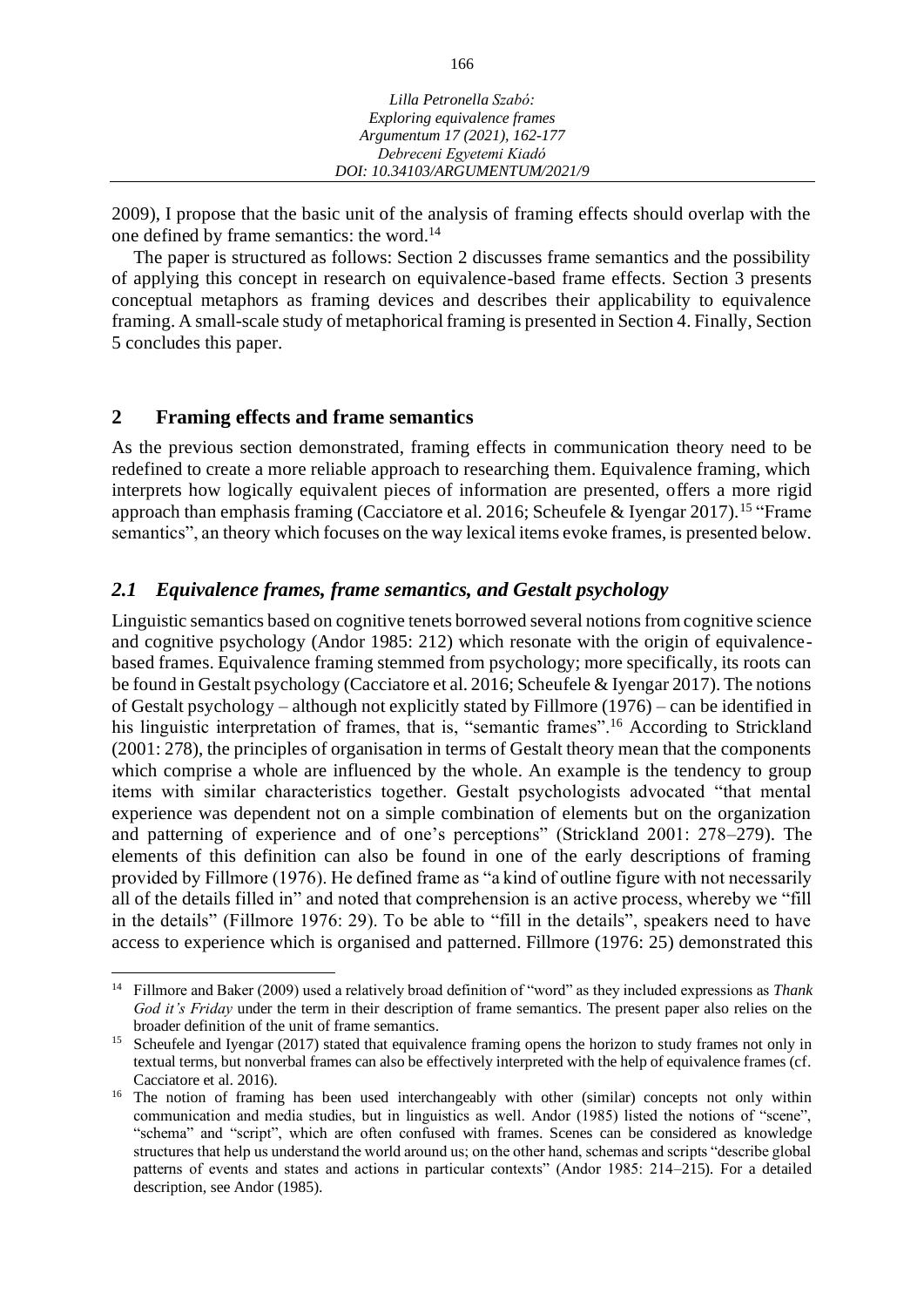| Lilla Petronella Szabó:         |  |
|---------------------------------|--|
| Exploring equivalence frames    |  |
| Argumentum 17 (2021), 162-177   |  |
| Debreceni Egyetemi Kiadó        |  |
| DOI: 10.34103/ARGUMENTUM/2021/9 |  |

idea with what he termed the "commercial event" frame. He noted that the notions of "buy", "sell" and "pay", among others, are activated in speakers' mind upon encountering a "commercial" situation (Fillmore 1976, cf. Fillmore 2006 and Fillmore & Baker 2009).

The formulation of frames also drew on Minsky's (1975) research on artificial intelligence. Minsky (1975) considered a frame as a data structure which contains information about a stereotypical situation, such as a child's birthday party. Under this view, frames contain information about the current situation, what to expect from it and what to do if it does not progress as expected (Minsky 1975). This interpretation of framing is in line with "commercial event" frame, which includes information about the components of the frame (e.g., "buy", "sell", "pay", etc.).

In summary, the main underlying principles of equivalence-based framing and frame semantics appear to overlap. Therefore, it is assumed that frame semantics can serve as a tool for identifying equivalence frames.

#### *2.2 Fillmore's frame semantics*

The main principles of frame semantics based on Fillmore (2006) and Fillmore and Baker (2009) are summarised below. As already explained in Section 1, a "frame" itself, as defined by Fillmore (2006: 373), is a "system of concepts", which entails that in order to understand one concept, we also have to understand the system in which it is embedded. In turn, as one concept becomes available in a usage event, the entire system becomes available (Fillmore 2006: 373). Thus, under Fillmore's theory, activating frame-based knowledge is an integral part of understanding. To employ frame semantics as a tool, it is essential to make a distinction between "cognitive frames" and "frame semantics" (Fillmore & Baker 2009: 314–316). Cognitive frames stand for the "packages of knowledge, beliefs, and patterns of practice" (Fillmore & Baker 2009: 324) which each human being possesses; these frames are roughly based on a) bodily experiences, b) culture and c) being part of a given speech community (Fillmore & Baker 2009). This can be illustrated briefly by one of the advertisements of the cosmetics brand *L'Oréal.* The company created a campaign to sell products for men with the slogan "You're worth it too", which is clearly based on the famous "Because you're worth it" campaign (Coupland 2007). Assuming that a person comes from a cultural background in which they have real-life knowledge of the *L'Oréal* brand, it is very likely that they can comprehend the "You're worth it too" slogan (on the basis of the "Because you're worth it" one). The current paper does not focus on this aspect of framing, that is, the broad interpretation of framing, but on frame semantics. Frame semantics is the study of "how linguistic forms *evoke* or activate frame knowledge"<sup>17</sup> (Fillmore & Baker 2009: 317; emphasis as in original). Hence, the present study highlights the way lexical items evoke equivalence frames, as demonstrated in more detail in the next section.

<sup>&</sup>lt;sup>17</sup> Frame evocation is compared to frame invocation; the former refers to the speakers' response – the activation of a frame – triggered by a linguistic sign (Fillmore & Baker 2009: 316). Frame invocation refers to speakers' effort to understand incoming information (Fillmore & Baker 2009: 316).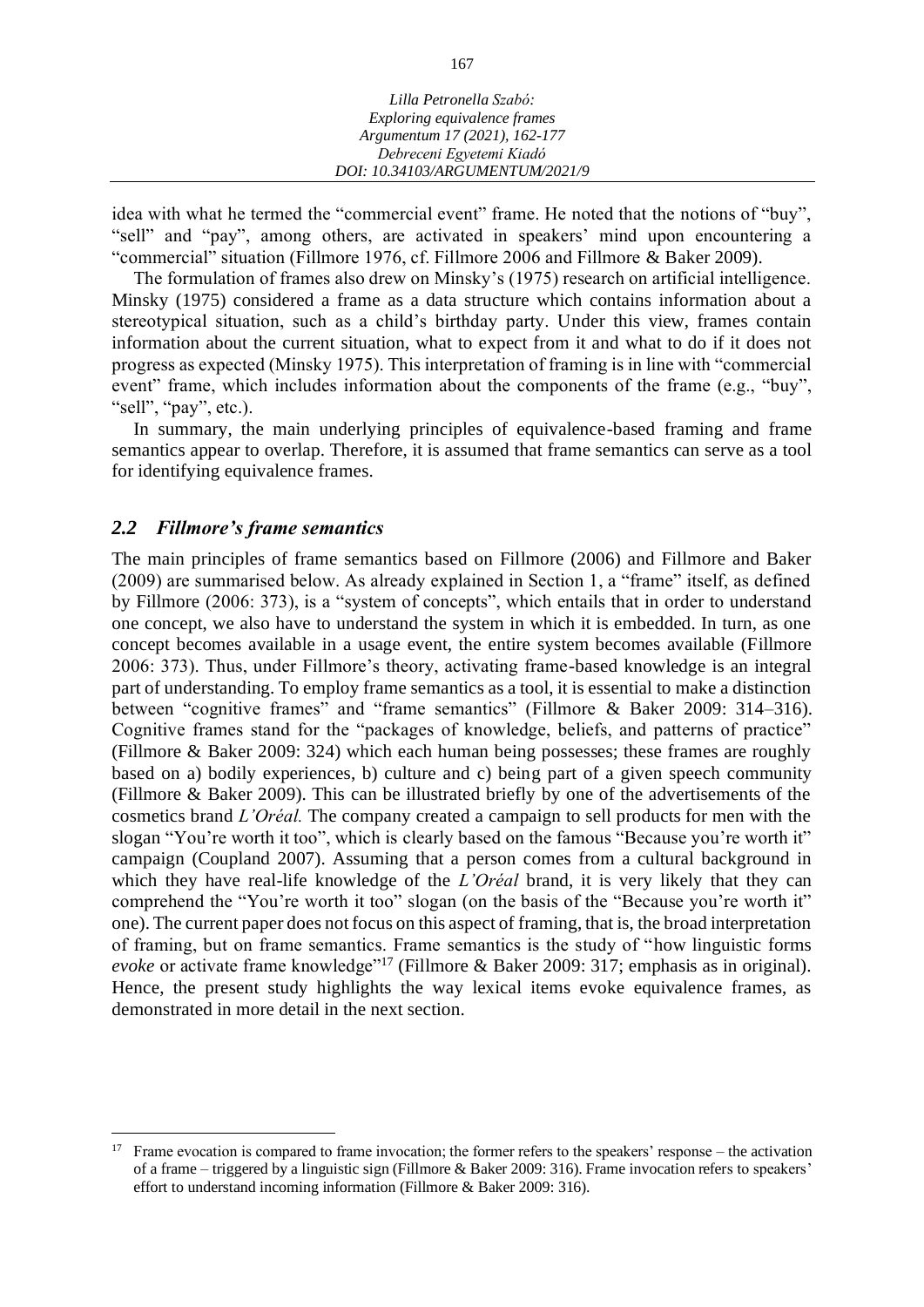#### *2.3 Words in frame semantics*

This section argues that one level of interpreting framing effects – in line with frame semantics – should be based on lexical items. The influence of the lexical level was demonstrated by Andor (1985), who observed the evocation of frames via lexical associations. In his experiment, Andor presented 14 sentence pairs to 160 participants, who had to decide if one member of the pairs had a possible interpretation that made it problematic to place in a given frame. Examples included the following sentence pair (Andor 1985: 220):

a) Don was afraid of the bear.

b) Don was afraid of the dog.

The results showed that participants found sentence b) problematic, unless the subject was a child or the *dog* had some type of illness. Andor (1985) assumed that the reason for this was that in the context of the culture to which the participants belonged, one was normally not afraid of dogs, whereas bears were perceived to pose a threat. Furthermore, the experiment showed how frame-based knowledge dominates in sentences which are grammatically correct.

This finding is in line with frame semantics, which is concerned with the interpretation of word meaning and the characterisation of the creation of new words (including the extension of the meaning of words [Fillmore 2006]).

Thus, under frame semantics, words are understood to have the capability of providing a means of accessing frames (Fillmore 2006). An example of the framing potential of lexical items is the way in which *shore* and *coast* are differentiated in the English language: the former refers to the water's point of view and the latter to the land's (Fillmore 2006: 383). Thus, *reaching the shore* and *reaching the coast* in a wider context evoke different frames (Fillmore 2006). Another instantiation is the way George W. Bush's administration framed its plan of a tax cut by referring to it as *tax relief* (Lakoff 2004). Using the term *tax relief* enabled the government to conceptualise taxation as a burden from which it could relieve citizens (Lakoff 2004).

#### **3 Metaphorical framing and equivalence framing**

The abovementioned example of *tax relief* – which depicts taxation as a burden – functions not only in terms of its literal meaning but also on a different level; namely, it is an example of the conceptual metaphor TAXATION IS AN AFFLICTION (Lakoff 2004). In this section, I discuss conceptual metaphors which can be viewed as primary initiators of framing (Krippendorff 2017: 97).

Lexical items evoking conceptual metaphors do not only exist individually. There are cases that constitute a wide network of expressions and have been present in (the English) language for a relatively long time. One such example is the ELECTION IS A RACE metaphor (cf. Brugman et al. 2017), which can be found in conventional expressions such as *to run for office* (Kövecses 2016b: 10). Furthermore, the ELECTION IS A RACE metaphor has been featured in newspaper headlines, such as those collected by Broh (1980), among which were headlines that appeared in the New York Times' coverage of the 1976 presidential elections: "First Time Ford Is Ahead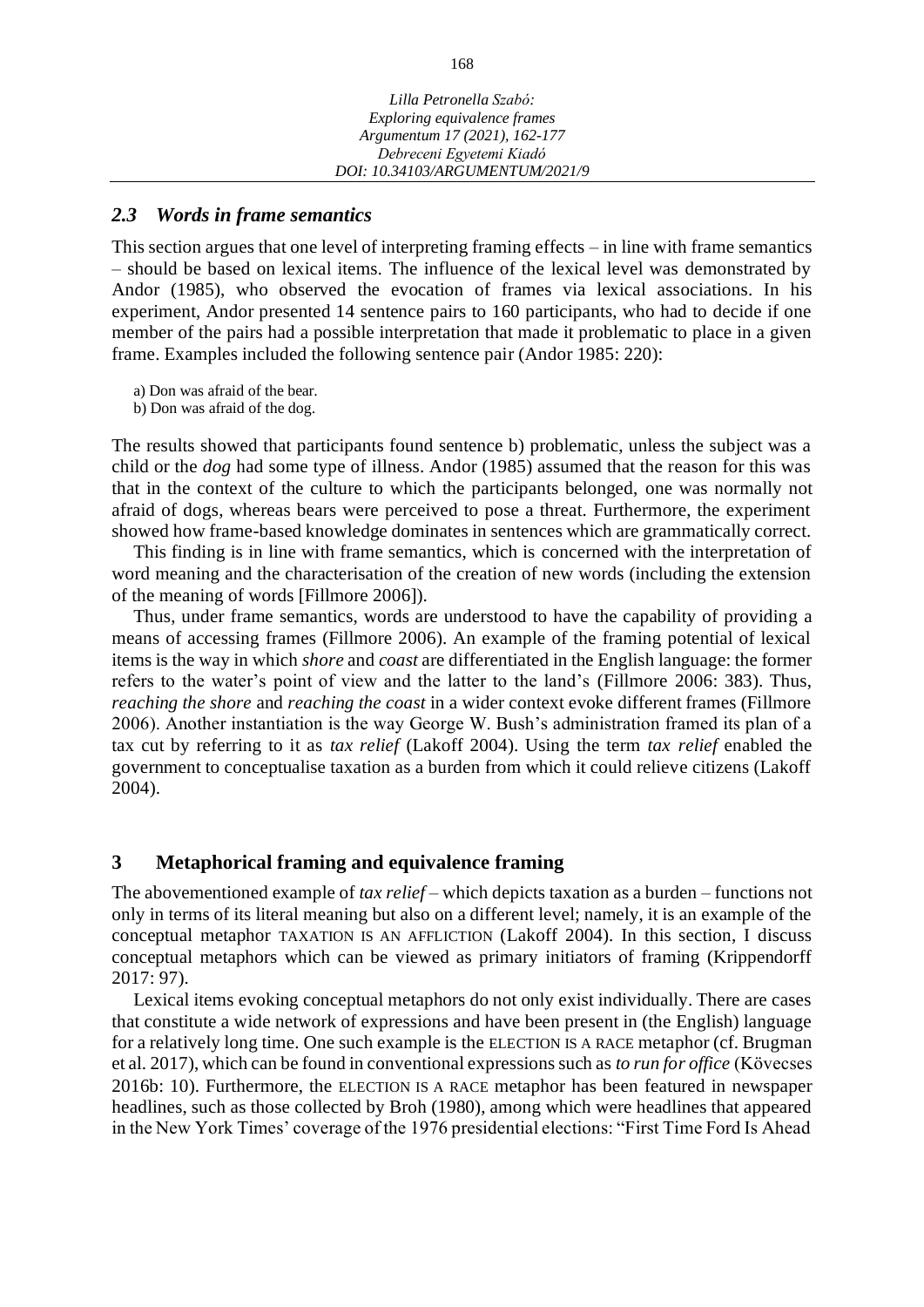| Lilla Petronella Szabó:         |  |
|---------------------------------|--|
| Exploring equivalence frames    |  |
| Argumentum 17 (2021), 162-177   |  |
| Debreceni Egyetemi Kiadó        |  |
| DOI: 10.34103/ARGUMENTUM/2021/9 |  |

Of Carter", "Poll Calls Race Tied" and "Survey Shows Carter Holds Lead".<sup>18</sup> In fact, the ELECTION IS A RACE, or, more specifically, the PRESIDENTIAL ELECTION IS A HORSE RACE,<sup>19</sup> metaphor has become so conventional that journalism covering the presidential election is referred to as "horserace journalism" (Benczes 2006: 121). The TAXATION IS A BURDEN and ELECTION IS A (HORSE)RACE metaphors also indicate that lexical items used metaphorically have a high framing potential (Krippendorff 2017), as proved by the experiments described below.

Thibodeau and Boroditsky (2011) explored the way metaphors in language evoke "frameconsistent knowledge structures" (Thibodeau & Boroditsky 2011: 1). The context of the experiments was the participants' perceptions of the impact of social policy on crime via articles reporting on crime in the fictional city of "Addison". The participants were divided into two groups, each of which received an article which framed the increasing crime rates in the city with the help of a different metaphor. One version of the article presented the increasing crime rates via the CRIME IS A VIRUS metaphor (e.g., "Crime is a virus infecting the city of Addison"), while another formulation of the article featured the CRIME IS A BEAST metaphor (e.g., "Crime is a wild beast preying on the city of Addison"). After reading the assigned article, members of each group were asked to propose a solution to the increasing crime rates. Thibodeau and Boroditsky (2011) reported that metaphors influenced the reasoning of participants in their proposals as to how crime could be eliminated. Those who received the article conceptualising CRIME IS A BEAST regarded imprisonment as a solution, while those who read the article in which the CRIME IS A VIRUS metaphor was used suggested treating crime as a disease, that is, determining the causes of crime and implementing social reforms. The significance of a single lexical item is highlighted by the second experiment conducted by Thibodeau and Boroditsky (2011), which yielded similar results to the first test. In this experiment, participants were not presented with a whole paragraph which contained the CRIME IS A BEAST or CRIME IS A VIRUS metaphor; instead, metaphorical framing was evoked by the use of a single metaphorical word: "Crime is a beast/virus ravaging the city of Addison" (Thibodeau & Boroditsky 2011: 3). The two experiments not only demonstrated the influence of metaphorical language on framing (as the participants were influenced by the metaphorical frames evoked by the article with which they were presented) but also showed that a single word can yield metaphorical frames.

In summary, both experiments (Thibodeau & Boroditsky 2011) and analyses of authentic texts (Broh 1980; Lakoff 2014) suggested that metaphors have a strong framing potential (cf. Krippendorff 2017). Burgers et al. (2016) went a step further and proposed that figurative language (metaphor, irony and hyperbole) should be regarded as a separate type of framing – "figurative framing". The framing potential of one type of figurative language, namely metaphorical framing occurring in compounds, was demonstrated by Benczes and Ságvári (2021), who analysed three Hungarian compound words referring to "fled people" (*menekült* 'refugee', *bevándorló* 'immigrant' and *migráns* 'migrant'). Their analysis of a media corpus containing more than 15 million words revealed the prevalence of FLOOD metaphors in the metaphorical framing of fled people, manifested in the combinations of words such as *áramlat* 'flow' or *hullám* 'wave.'

<sup>&</sup>lt;sup>18</sup> The first ELECTION IS A RACE metaphor Broh (1980) could identify in American journalism dates to 1888 and appeared in the *Boston Journal*. The newspaper article claimed that there would be no *dark horse* – an unexpected candidate who eventually wins – as a result of the presidential campaign.

<sup>&</sup>lt;sup>19</sup> For a detailed account on the prevalence of the HORSE RACE domain in news reports, see Iyengar et al. (2004).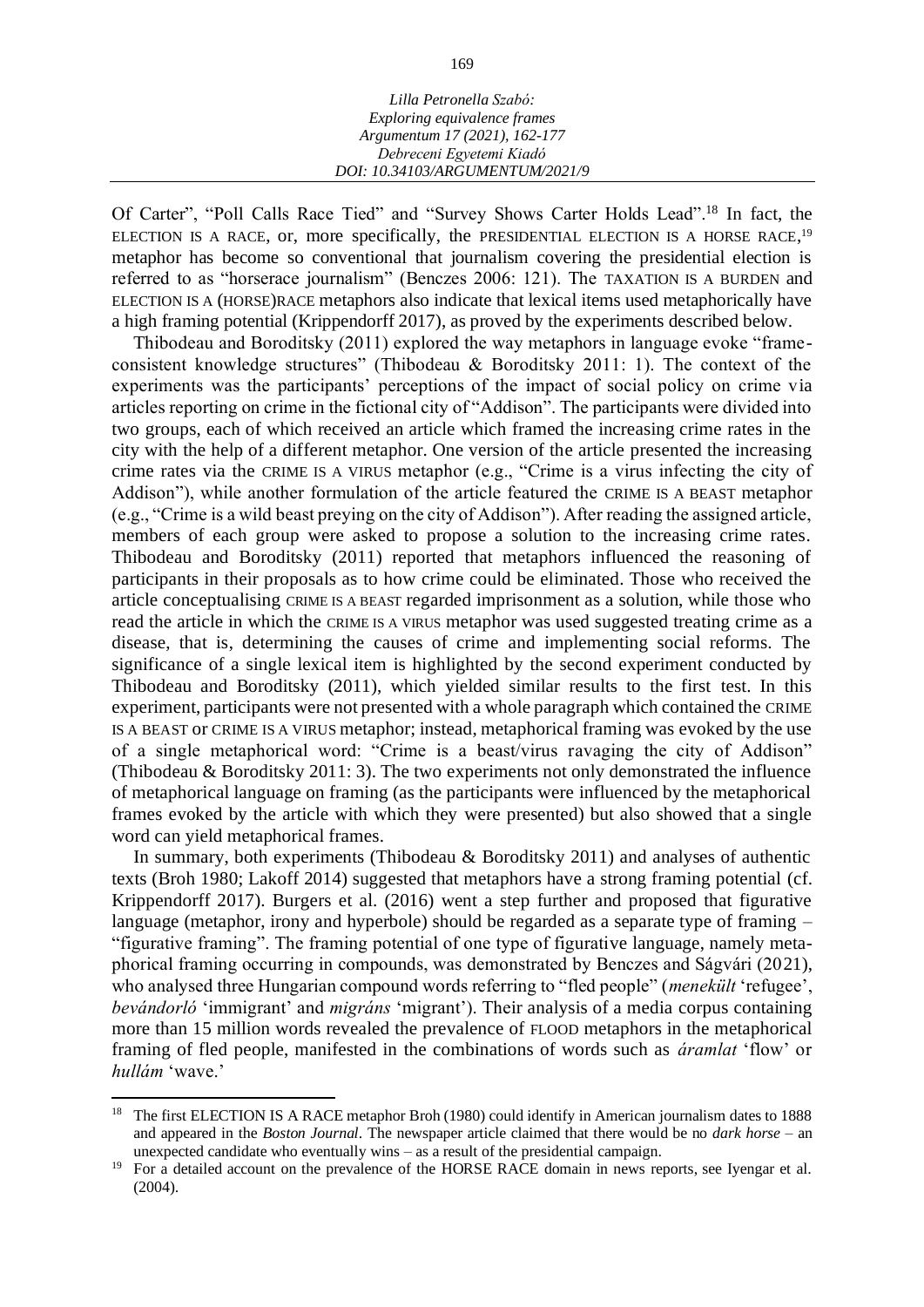#### *3.1 Frame semantics and metaphors*

This section discusses the relationship between metaphorical domains and frame semantics, as formulated by Sullivan (2013, 2016), who aimed to integrate conceptual metaphor theory (CMT) (Lakoff  $\&$  Johnson 2003)<sup>20</sup> and frame semantics. CMT addressed conceptual (and not linguistic) structures; however, in Sullivan's (2016) view, frame semantics is a plausible means of explanations with regard to how words and phrases evoke the source or target domains of metaphors in metaphoric language. Accordingly, a domain – in Sullivan's (2013, 2016) terminology, a "metaphor input domain" – is defined as the "cognitive structure comprising all schematic information potentially available for mapping via a given metaphor" (Sullivan 2013: 22). According to this definition, metaphor input domains comprise both source and target domains. The definitions of domains and frames do not overlap in this view, as frames are evoked by metaphoric and non-metaphoric language as well (Sullivan 2013, 2016).

How are metaphorical domains related to frames? According to Sullivan (2013: 24), metaphorical domains "can combine structure from multiple frames". This characteristic was exemplified in the MENTAL FITNESS IS PHYSICAL FITNESS metaphor (found in expressions such as *to exercise mentally*), which maps its structure from the "exercising" frame, or the IDEAS ARE FOOD metaphor, the structure of which is mapped from the "ingestion" frame (Sullivan 2013: 14). As both these metaphors are connected to the BODY domain, they are potentially connected to multiple frames. Nevertheless, specific metaphorical language use might evoke certain frames more readily. For example, in the case of *mental exercising*, the "exercising" frame is more essential than other frames connected to the BODY domain, such as "ingestion" (Sullivan 2013, 2016).

A detailed explanation of the relation between metaphorical language use, domains and frames can be found in Sullivan (2013, 2016). However, for the purposes of this paper, the main points of Sullivan's (2013, 2016) theory are that a) metaphorical (source and target) domains map structure from frames and b) specific instances of metaphorical language directly evoke frames more closely attached to them.

## **4 Figuring frames out – a pilot study**

This section conducts a small-scale analysis to explore the way lexical items used metaphorically contribute to equivalence framing. The study relies on the media reporting of the Women's March<sup>21</sup> protests between 2017 and 2019. The metaphorical analysis focuses on the way the March, as a physical movement of people, was represented in articles. Applying a "top-down"<sup>22</sup> approach of metaphor identification (Krenmayr 2013; cf. Benczes & Ságvári 2021), it was expected that the source domains of WAR<sup>23</sup> (Fridolfsson 2008; Castelló &

<sup>&</sup>lt;sup>20</sup> CMT (Lakoff & Johnson 2003) is based on the observation of conceptual metaphors, which consist "of two conceptual domains, in which one domain is understood in terms of another" (Kövecses 2010: 4).

<sup>&</sup>lt;sup>21</sup> The main protest was called the "Women's March on Washington". In what follows, "Women's March" is used about the whole movement, including all related organised protests.

<sup>&</sup>lt;sup>22</sup> The top-down approach identifies predetermined conceptual metaphors while the "bottom-up" approach does not rely on previously set mappings (Krenmayr 2013). For the application of the top-down approach to a larger corpus, see Benczes and Ságvári (2021).

<sup>&</sup>lt;sup>23</sup> For example, "An army took over Barcelona's streets" (Castelló & Capdevila 2016: 621).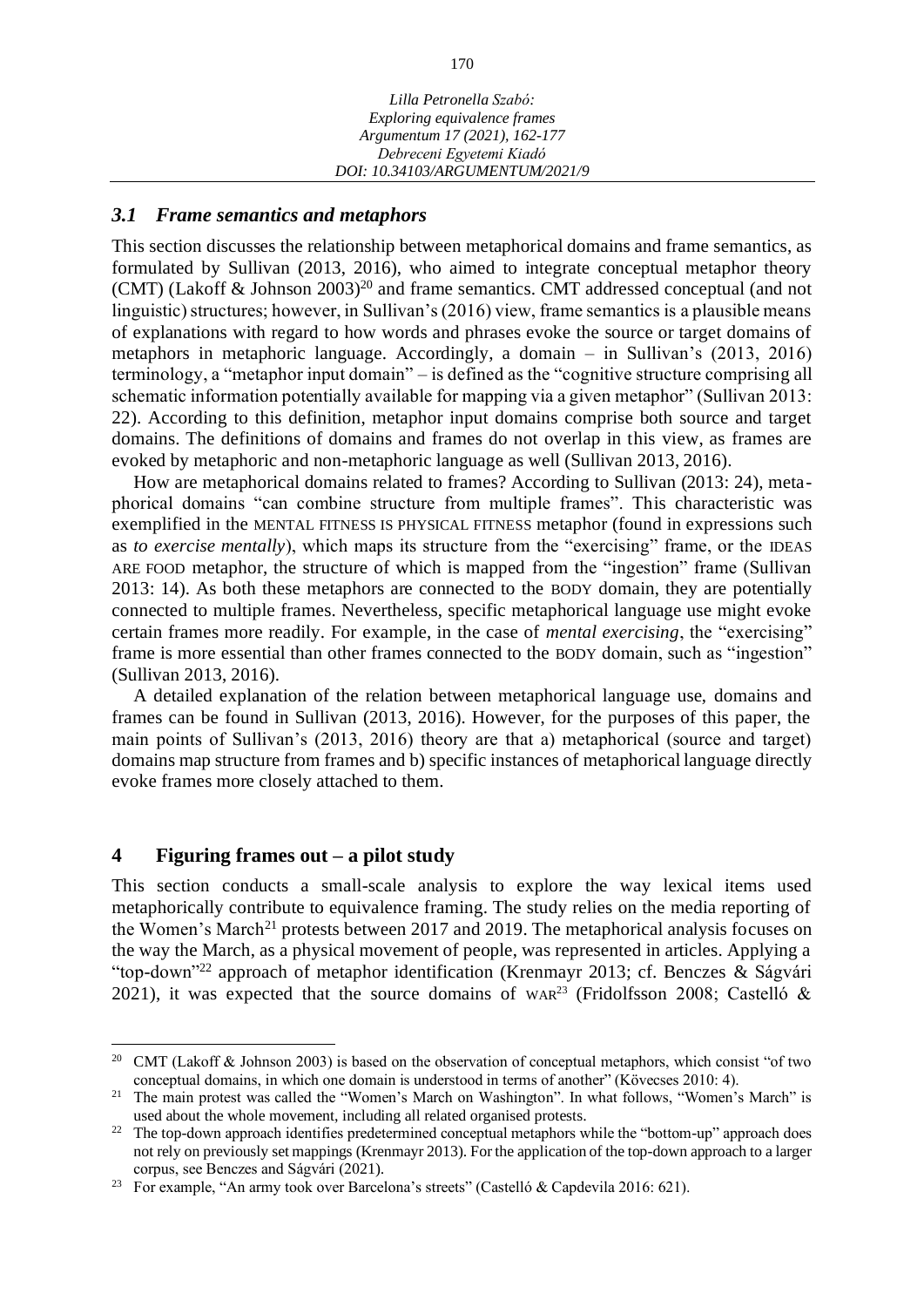| Lilla Petronella Szabó:         |  |
|---------------------------------|--|
| Exploring equivalence frames    |  |
| Argumentum 17 (2021), 162-177   |  |
| Debreceni Egyetemi Kiadó        |  |
| DOI: 10.34103/ARGUMENTUM/2021/9 |  |

Capdevila 2015), ANIMAL and NATURAL PHENOMENON<sup>24</sup> (Fridolfsson 2008) and WATER<sup>25</sup> (Porto & Romano 2019; cf. Fridolfsson 2008) would appear. Relying on the top-down method is justified by the aim of the analysis, namely the exploration of the metaphorical framing power of lexical items, rather than the identification of metaphors underlying the discourse surrounding the Women's March.

## *4.1 Women's March – context and corpus*

The Women's March on Washington – which was a catalyst for several marches across the USA and numerous other countries – took place on 21 January 2017, the day after the inauguration of the 45<sup>th</sup> President of the USA, Donald Trump. Initially an event organized on Facebook, the movement grew to be the largest single-day protest in the history of the USA (Easley 2017). The protests were organised in support of numerous issues, including the protection of women's reproductive rights, and drew attention to the problem of sexual misconduct.<sup>26</sup> Women's March protests were also held in 2018 and 2019; however, none of the subsequent events could repeat the turnout of the first event.

This analysis is based on the news reporting of the Women's March protests in 2017, 2018 and 2019. The analysed news articles were retrieved from the websites of the most widely read newspapers in the USA in 2017. The data regarding the circulation of the newspapers were provided by the Alliance of Audited Media  $(AAM)<sup>27</sup>$  a non-profit organisation and a leading actor advocating media transparency in North America. Based on the data obtained from the AAM database, those newspapers were selected that had the highest circulation in 2017 (the first year of the Women's March) and published stories on general topics (e.g., the economy- and finance-focused *The Wall Street Journal* was not included in the analysis). The news sources under the scope of the present study were *USA Today* (https://eu.usatoday.com/), *The New York Times* (https://www.nytimes.com/) and *Los Angeles Times* (https://www.latimes.com/).<sup>28</sup> The corpus was comprised of articles which were published on the days on which the Women's March was held in 2017, 2018 and 2019; articles posted on the day before and after the Women's March in each year were also included. Therefore, articles produced between 20 and 22 January 2017, between 19 and 21 January 2018 and between 18 and 20 January 2019 were collected. Three types of publications were excluded from the investigation: 1) video reports, 2) photo galleries without a corresponding article and 3) pages which listed previously posted articles. Table 1, below, summarises the distribution of the collected publications:

<sup>&</sup>lt;sup>24</sup> For example, "[t]here is a tail, for which politics becomes a means to go berserk", in which the TAIL metonymically stands for DEVIANT ACTIVISTS and constitutes a part of the non-explicitly stated PROTEST AS AN ANIMAL metaphor (Fridolfsson 2008: 136). The NATURAL PHENOMENON domain is exemplified in "There are always waves like this" (Fridolfsson 2008: 136).

<sup>&</sup>lt;sup>25</sup> WATER could be grouped under Fridolfsson's (2008) NATURAL PHENOMENON domain; nevertheless, WATER is a well-known source domain of protests (Porto & Romano 2019: 328). Thus, it will be considered as a separate category. The WATER domain is exemplified by "Human tide of refugees diverted to Croatia" (Porto & Romano 2019: 329).

<sup>&</sup>lt;sup>26</sup> Weber et al. (2018) analysed the topics that appeared on the protest-sign messages in the course of the first Women's March on 21 January 2017 and found that these centred on unity, criticism of Donald Trump and the (re)definition of feminism.

 $\frac{27}{28}$  <https://auditedmedia.com/><br> $\frac{28}{28}$  The articles were accessed

The articles were accessed in the European Union; therefore, only those contents could be analysed which are available in the region.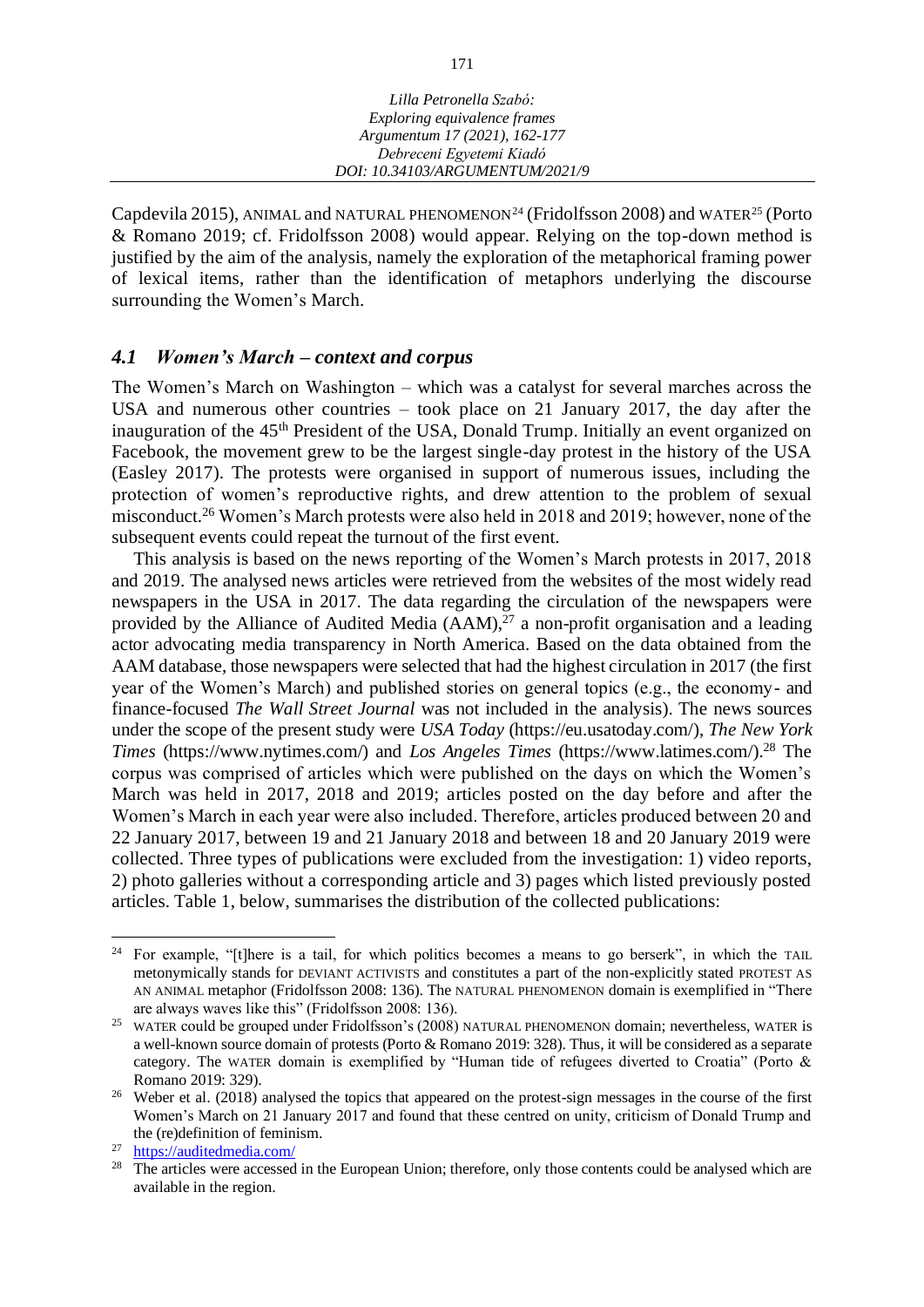| Lilla Petronella Szabó:         |
|---------------------------------|
| Exploring equivalence frames    |
| Argumentum 17 (2021), 162-177   |
| Debreceni Egyetemi Kiadó        |
| DOI: 10.34103/ARGUMENTUM/2021/9 |
|                                 |

| Year of publication<br><b>Publication title</b> | 2017 | 2018 | 2019 | $\Sigma$ |
|-------------------------------------------------|------|------|------|----------|
| <b>USA Today</b>                                | 19   | 13   |      | 40       |
| <b>The New York Times</b>                       | 12   |      |      | 22       |
| <b>Los Angeles Times</b>                        |      | 10   |      | 19       |

*Table 1. The distribution of articles about the Women's March between 2017 and 2019*

Direct quotations from the speakers at the events, organisers and other participants in the March did not fall under the analysis. Thus, the title, the lead, the body of the article (with the exception of direct quotes) and the captions of pictures and videos provided the corpus of the study. Altogether, the corpus consisted of 108,021 words (*USA Today*: 39,092 words; *The New York Times*: 49,295 words; *Los Angeles Times*: 19,634 words).

#### *4.2 Methodology and results*

The conceptual metaphors referring to the crowd and its movement<sup>29</sup> were identified by means of the metaphor identification procedure (MIP) (Pragglejaz 2007) and in line with Lakoff and Johnson's (2003) CMT, which posits that metaphors are pervasive in language use (Kövecses 2016a: 14).

In line with the MIP, "Fifth Avenue became a river of pink hats",<sup>30</sup> the lexical item *river*, referring to the crowd, was marked as an instantiation of the PROTEST IS WATER conceptual metaphor. The movement of the crowd was exemplified by *stream into* in "A seemingly neverending crowd of marchers continued to stream into the parks near City Hall".<sup>31</sup> Once the metaphorically used lexical items were identified in the corpus, I collected those which belonged to the predetermined source domains (ANIMAL, NATURAL PHENOMENON, WAR and WATER).

The analysis identified lexical items referring to the domains of WATER (44 occurrences; e.g., "They *trickled* in slowly by the dozens and swelled to a few hundred", my emphasis, LPSz) and WAR (four occurrences, e.g., "People used the moment to *fight* for women, to *defend* the environment," my emphasis, LPSz); however, there was no example of the ANIMAL and NATURAL PHENOMENON domains. The distribution of the domains could be attributed to the nature of the marches, as there was no physical violence during the gatherings. The Women's March demonstrations were newsworthy owing to the vast number of people attending them, especially in 2017 (Easley 2017). Thus, the domains of WAR, ANIMAL and NATURAL PHENOMENON do not represent the nature of the Women's March protests to the same extent as WATER. Figure 1, below, shows the lexical items which instantiated the identified domains.<sup>32</sup>

<sup>&</sup>lt;sup>29</sup> The sampling was restricted to lexical elements which referred to the Women's March event in the observed year; for example, instances published in 2018 referring to the March in 2017 were not included.

 $\frac{30}{100}$  [https://www.nytimes.com/2017/01/21/us/womens-march.html.](https://www.nytimes.com/2017/01/21/us/womens-march.html) Accessed: 19 December 2017.

[https://eu.vcstar.com/story/news/local/2017/01/21/los-angeles-women-march-send-message/96563778/.](https://eu.vcstar.com/story/news/local/2017/01/21/los-angeles-women-march-send-message/96563778/) Accessed: 03 December 2019.

 $32$  The part of speech the lexical item belongs to is indicated in brackets.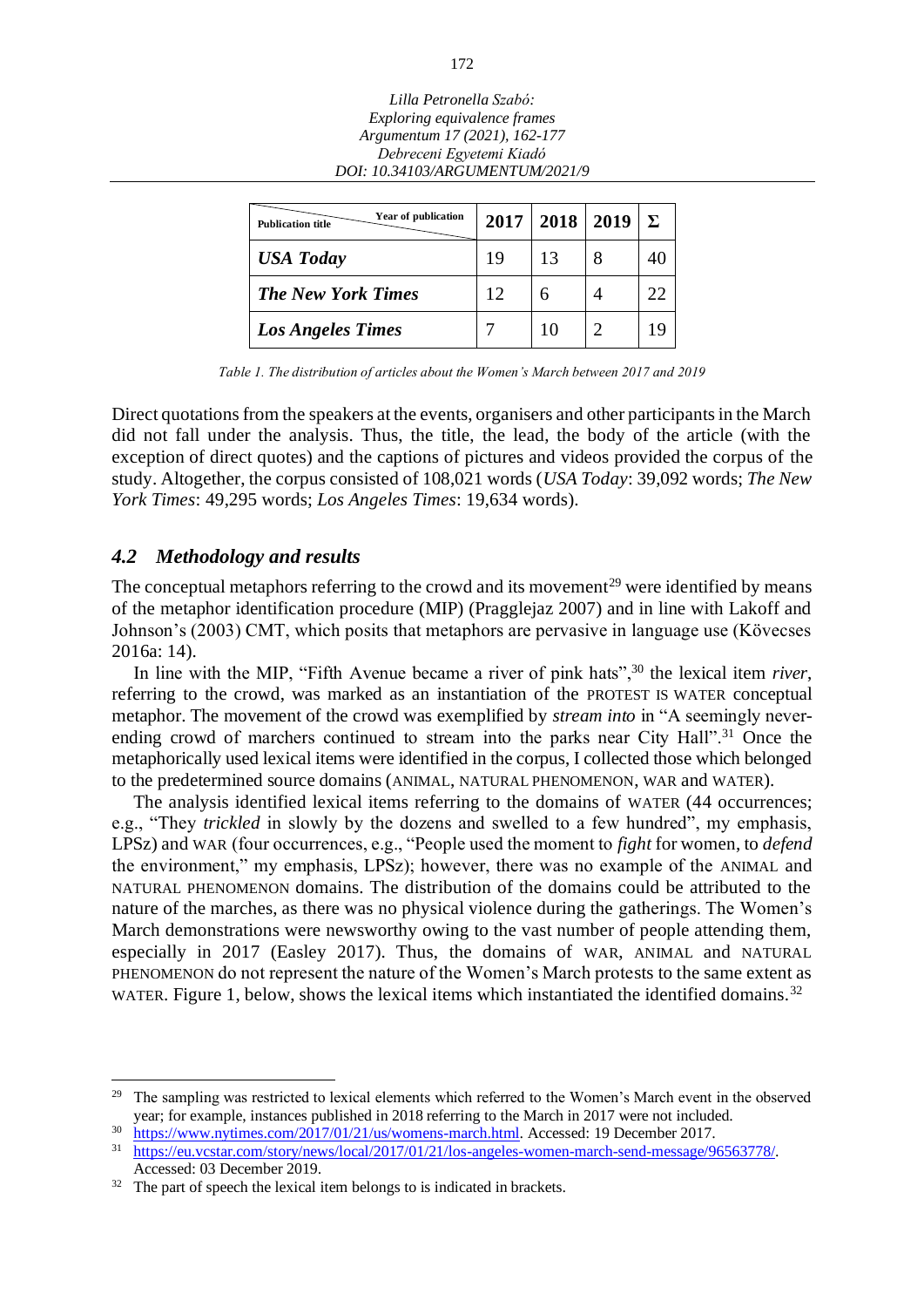



*Figure 1. Lexical items evoking the WAR and WATER source domains*.

The results indicate that WATER was the prevalent domain in the news articles concerning the crowd participating in the Women's March. The prevalence of the WATER domain manifested in each news source (*USA Today*, *The New York Times* and *Los Angeles Times*) and in each year (2017, 2018 and 2019). Accordingly, the lexical items in Figure 1 have the potential to evoke figurative framing via the PROTEST IS WATER and PROTEST IS WAR conceptual metaphors. The results reflect the notion of the "pressure of coherence" (Kövecses 2005: 237), which states that the "communicative situation" (Kövecses 2005: 237) influences metaphor choice. The communicative situation refers to "the audience, the medium, the topic, and the setting" (Kövecses 2005: 237). In this case, the setting is a viable influence: the results show that the WAR domain occurred less frequently than WATER, which can possibly be attributed to the nonviolent nature and large size of the protests.

In summary, the analysis of the articles published by *USA Today*, *The New York Times* and *Los Angeles Times* concerning the Women's March in 2017, 2018 and 2019 shows a largely uniform metaphorical framing of the protests, which can be observed via lexical items evoking conceptual metaphors.

#### **5 Conclusion**

The objective of the paper was to explore a linguistic means of identifying equivalence-based frames with a focus on how a given piece of information is presented rather than what is presented (Druckman 2001; Cacciatore et al. 2016; Scheufele & Iyengar 2017). It was presumed that frame semantics (Fillmore 1976, 2006; Fillmore & Baker 2009) could serve as a means of identification. Frame semantics focuses on frames activated by linguistic forms (Fillmore 1976, 2006; Fillmore & Baker 2009), meaning that the selection of one lexical item over another can influence how information is framed. The importance of lexical items was exemplified by the choice of *tax relief* over *tax cut*, as the former evokes the framing of taxation as something taxpayers should be relieved of (Lakoff 2004). *Tax relief*, evoking the TAXATION IS A BURDEN conceptual metaphor (Lakoff 2004), also demonstrated that metaphors are interpreted as powerful framing devices (Krippendorff 2017).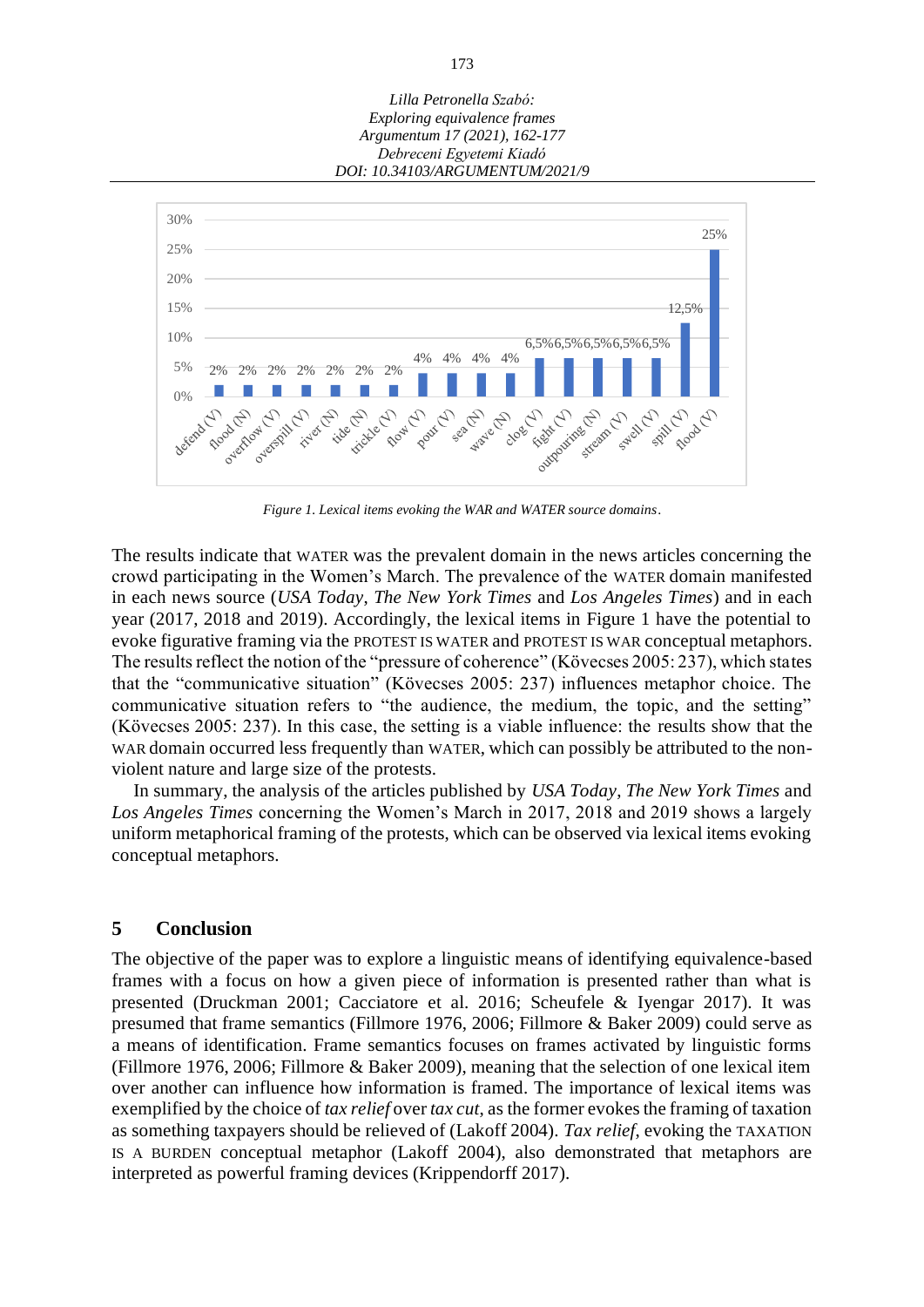| Lilla Petronella Szabó:         |
|---------------------------------|
| Exploring equivalence frames    |
| Argumentum 17 (2021), 162-177   |
| Debreceni Egyetemi Kiadó        |
| DOI: 10.34103/ARGUMENTUM/2021/9 |

To illustrate the way metaphorical language use can determine how a specific event is framed, news coverage of the first three years (2017, 2018 and 2019) of the Women's March protests was analysed. Relying on CMT, the study showed that protesters and the movement of protesters at the Women's March demonstrations were metaphorically framed on the basis of the source domain of WATER rather than WAR, ANIMAL or (other) NATURAL PHENOMENON. The WATER domain was detected in numerous lexical items, including *overflow*, *stream* and *trickle*. The prevalence of the WATER domain has been attributed to the peaceful nature of the protests. Thus, the present paper has shown the way lexical items used metaphorically can frame a specific event. Additionally, it has highlighted that in the case of the Women's March demonstrations, the choice of lexical items which belong to the domain of WATER reflected the relatively peaceful nature of the protests.

#### **Acknowledgements**

I would like to thank Réka Benczes for her comments and suggestions. I am also grateful to my anonymous reviewer for their very helpful comments.

#### **References**

- Andor, J. (1985): On the psychological relevance of frames. *Quaderni di Semantica* 6.2, 212– 221.
- Benczes, R. (2006): *Creative Compounding in English: The Semantics of Metaphorical and Metonymical Noun-noun Combinations*. Amsterdam, Philadelphia: John Benjamins. <https://doi.org/10.1075/hcp.19>
- Benczes, R. & Ságvári, B. (2021): Migrants are not welcome: Metaphorical framing of fled people in Hungarian online media, 2015–2018. *Journal of Language and Politics Available,* online: 16 July 2021, 1–22.<https://doi.org/10.1075/jlp.20042.ben>
- Broh, A. C. (1980): Horse-race journalism: Reporting the polls in the 1976 presidential election. *The Public Opinion Quarterly* 44.4, 514–529. <https://doi.org/10.1086/268620>
- Brugman, B. C., Burgers, C., & Steen, G. J. (2017): Recategorizing political frames: A systematic review of metaphorical framing in experiments on political communication. *[Annals of the International Communication Association](http://www.tandfonline.com/toc/rica20/41/2)* 41.2, 181–197. <https://doi.org/10.1080/23808985.2017.1312481>
- Burgers, C., Konijn E. A. & Steen, G. J. (2016): Figurative framing: shaping public discourse through metaphor, hyperbole, and irony." *Communication Theory* 26, 410–30. <https://doi.org/10.1111/comt.12096>
- Cacciatore, M. A., Scheufele, D. A. & Iyengar, S. (2016): The end of framing as we know it and the future of media effects. *Mass Communication and Society* 19.1, 7–23. <https://doi.org/10.1080/15205436.2015.1068811>
- Castelló, E. & Capdevila, A. (2015): Of war and water: Metaphors and citizenship agency in the newspapers Reporting the 9/11 Catalan Protest in 2012. *International Journal of Communication* 9, 612–629.
- Coupland, J. (2007): Gendered discourses on the 'problem' of ageing: consumerized solutions. *Discourse and Communication* 1.1, 37–61.<https://doi.org/10.1177/1750481307071984>
- Druckman, J. N. (2001): The implications of framing effects for citizen competence. *Political Behavior* 23, 225–256. <https://doi.org/10.1023/A:1015006907312>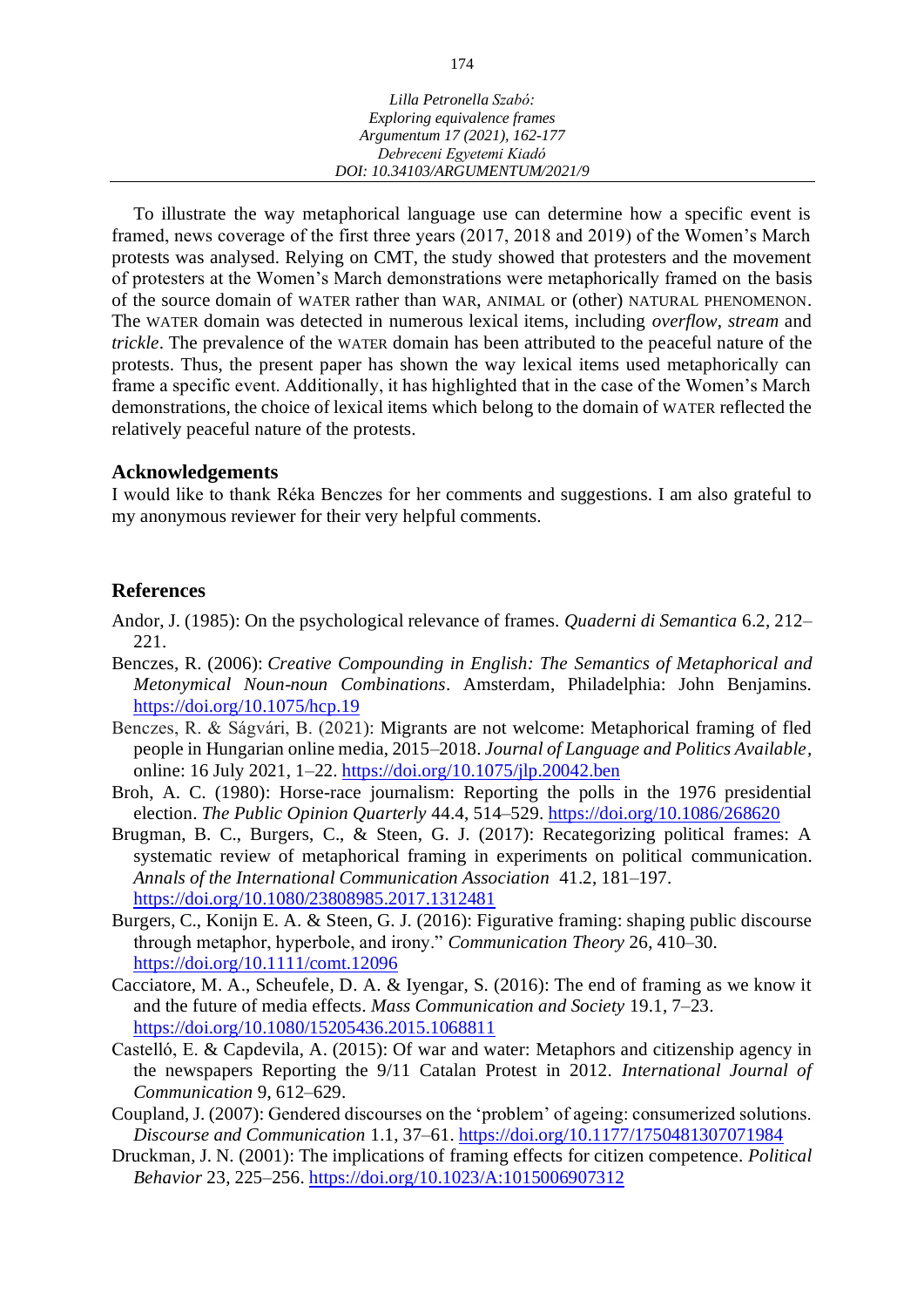Easley, J. (2017): Women's March is the biggest protest in U.S. history as an estimated 2.9 million march*. PolitucusUSA*. Retrieved from

<https://www.politicususa.com/2017/01/21/womensmarch-biggest-protest-history-esti>

- Entman, R. M. (1993): Framing: Toward clarification of a fractured paradigm. *Journal of Communication* 43.4, 51–58.<https://doi.org/10.1111/j.1460-2466.1993.tb01304.x>
- Entman, R. M. (2004): *Projections of Power: Framing News, Public Opinion, and US Foreign Policy*. University of Chicago Press. <https://doi.org/10.7208/chicago/9780226210735.001.0001>

Evans, V. (2007): *A glossary of cognitive linguistics*. Edinburgh: Edinburgh University Press.

- Fausey, C. M. & Borodistky, L. (2010): Subtle linguistic cues influence perceived blame and financial liability. *Psychonomic Bulletin and Review* 17.5, 644–650. <https://doi.org/10.3758/PBR.17.5.644>
- Fillmore, C. J. (1976): Frame semantics and the nature of language. *Annals of the New York Academy of Sciences* 280, 20–32. <https://doi.org/10.1111/j.1749-6632.1976.tb25467.x>
- Fillmore, C. J. (2006): Frame semantics. In: Geeraerts, D. (ed.): *Cognitive Linguistics: Basic Readings*. Berlin, New York: Mouton de Gruyter, 373–400. <https://doi.org/10.1016/B0-08-044854-2/00424-7>
- Fillmore, C. J. & Baker, C. (2009): A frames approach to semantic analysis. In: Heine, B. & Narrog, H. (eds.): *The Oxford Handbook of Linguistic Analysis.* <https://doi.org/10.1093/oxfordhb/9780199544004.013.0013>
- Fridolfsson, C. (2008): Political protest and metaphor. In: Carver, T. & Pikalo, J. (eds.): *Political Language and Metaphor: Interpreting and Changing the World*. London: Routledge, 132–148.
- Gamson, W. A. & Modigliani, A. (1987): The changing culture of affirmative action. In: Braungart, R. G. & Braungart, M. M. (eds.): *Research in Political Sociology.* Greenwich, CT: JAI Press, 137–177.
- Goffman, E. (1974): *Frame Analysis: An Essay on the Organization of Experience*. New York: Harper & Row.
- Goldberg, A. E. (1995): *Constructions: A construction grammar approach to argument structure*. Chicago, London: University of Chicago Press.
- Halliday, M. (1994): *An introduction to functional grammar*. London: E. Arnold.
- Iyengar, S. & Kinder, D. R. (1987): *News that matters: Television and American opinion*. Chicago: University of Chicago Press.
- Iyengar, S., Norpoth, H. & Hahn, K. S. (2004): Consumer demand for election news: The horserace sells. *The Journal of Politics* 66.1, 157–175. <https://doi.org/10.1046/j.1468-2508.2004.00146.x>
- Kahneman, D. & Tversky, A. (1983): Choices, values, and frames. *American Psychologist* 39.4., 341–350. <https://doi.org/10.1037/0003-066X.39.4.341>
- Kövecses, Z. (2005): *Metaphor in Culture: Universality and Variation*. Cambridge: Cambridge University Press. <https://doi.org/10.1017/CBO9780511614408>
- Kövecses, Z. (2010): *Metaphor: A Practical Introduction*. Oxford: Oxford University Press.
- Kövecses, Z. (2016a): Conceptual metaphor theory. In: Semino, E. & Demjén, Zs. (eds.): *The Routledge Handbook of Metaphor and Language*. London: Routledge, 31–45.
- Kövecses, Z. (2016b): A view of "mixed metaphor" within a conceptual metaphor theory framework. In: Gibbs, R. W. (ed.): *Mixing Metaphor*. Amsterdam, Philadelphia: John Benjamins, 3–16. <https://doi.org/10.1075/milcc.6.01kov>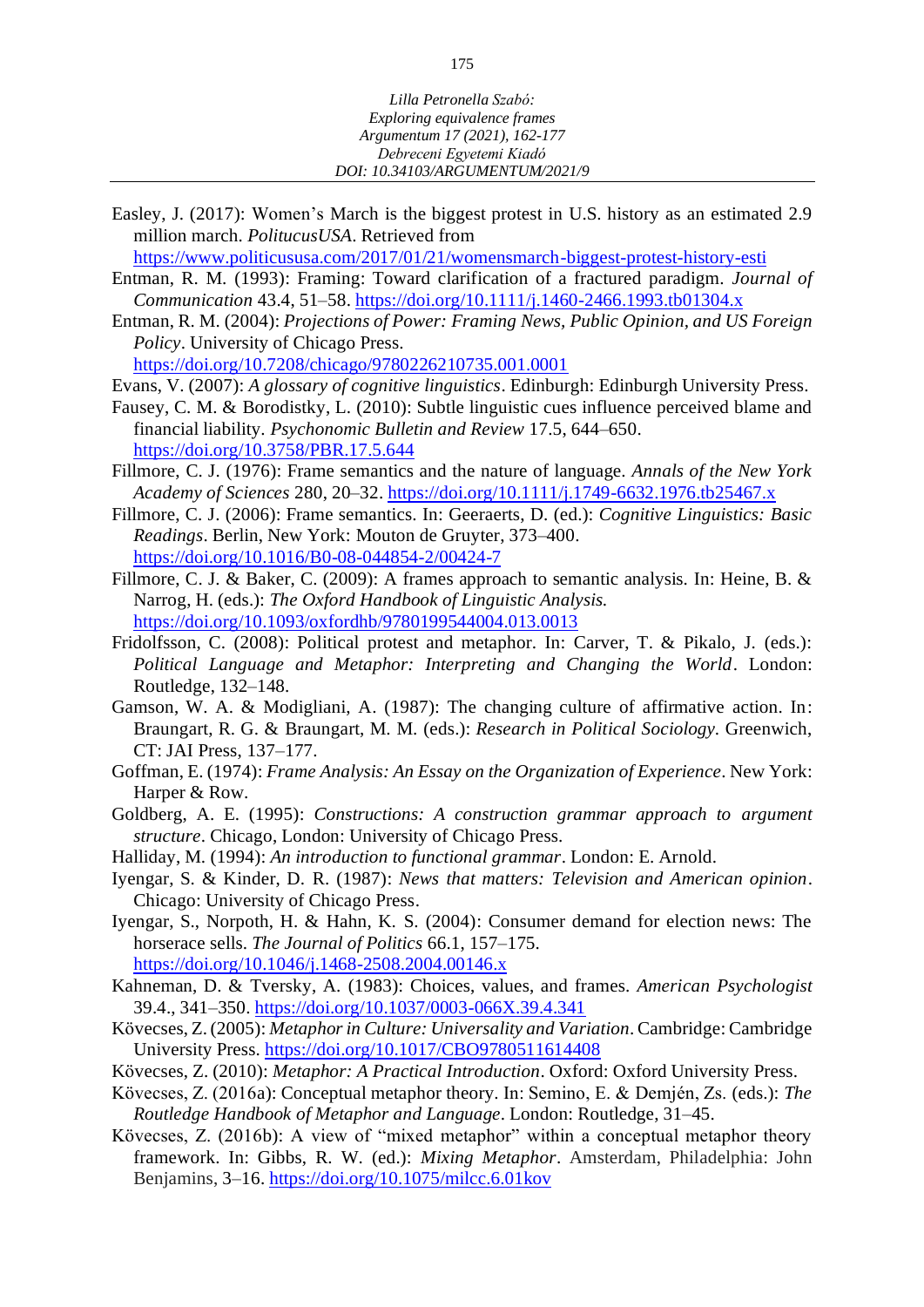- Krippendorff, K. (2017): Three concepts to retire. *Annals of the International Communication Association* 41.1, 92–99. <https://doi.org/10.1080/23808985.2017.1291281>
- Lakoff, G. (1991): Metaphor and war: the metaphor system used to justify war in the Gulf. *Journal of Cognitive Semiotics* 4.2, 5–19. <https://doi.org/10.1075/z.61.36lak>
- Lakoff, G. (2004): *Don't Think of an Elephant!: Know Your Values and Frame the Debate: The Essential Guide for Progressives*. White River Junction: Chelsea Green Pub. Co.
- Lakoff, G. & Johnson, M. (2003): *Metaphors We Live By*. Chicago: University of Chicago Press. <https://doi.org/10.7208/chicago/9780226470993.001.0001>
- Langacker, R. (2008): *Cognitive grammar: a basic introduction*. Oxford: Oxford University Press. <https://doi.org/10.1093/acprof:oso/9780195331967.001.0001>
- Lewis, S. C. & Reese, S. D. (2009): What is the War on Terror? Framing through the eyes of journalists. *Journalism & Mass Communication Quarterly* 86.1, 85–102. <https://doi.org/10.1177/107769900908600106>
- Minsky, M. (1975): A framework for representing knowledge. In: Winston, Patrick (ed.): *The Psychology of Computer Vision*. New York: McGraw-Hill, 211–277.
- Pan, Z. & Kosicki, G. M. (1993): Framing analysis: An approach to news discourse. *Political Communication* 10, 55–75. <https://doi.org/10.1080/10584609.1993.9962963>
- Porto, M. D. & Romano, M. (2019): Transmodality in metaphors: TIDES in Spanish social protest movements. In: Ignasi, N. F. (ed.): *Current Approaches to Metaphor Analysis in Discourse*. Berlin: De Gruyter, 321–345. <https://doi.org/10.1515/9783110629460-015>
- Pragglejaz Group. (2007): MIP: A method for identifying metaphorically used words in discourse. *Metaphor and Symbol* 22.1, 1–39. <https://doi.org/10.1080/10926480709336752>
- Sandvik, K. B. & Hoelscher, K. (2016): The Reframing of the War on Drugs as a "Humanitarian Crisis": Costs, Benefits, and Consequences." *Latin American Perspectives* 44. 4, 168–182. [https://doi.org/10.1177/0094582X16683375](https://doi.org/10.1177%2F0094582X16683375)
- Scheufele, D. A. (2000): Agenda-setting, priming, and framing revisited: another look at cognitive effects of political communication. *Mass Communication and Society* 3.2–3, 297– 316. [https://doi.org/10.1207/S15327825MCS0323\\_07](https://doi.org/10.1207/S15327825MCS0323_07)
- Scheufele, D. A. & Iyengar, S. (2017): The state of framing research: A call for new directions. In: Kenski, K. & Jamieson, K. H. (eds.): *The Oxford Handbook of Political Communication*, 619–632. <https://doi.org/10.1093/oxfordhb/9780199793471.013.47>
- Scheufele, D. A., & Tewksbury, D. (2007): Framing, agenda setting, and priming: The evolution of three media effects models. *Journal of Communication*, 57.1, 9–20. <https://doi.org/10.1111/j.0021-9916.2007.00326.x>
- Steuter, E. & Wills, D. (2008): *At War with Metaphor: Media, Propaganda, and Racism in the War on Terror*. Lanham: Lexington Books.
- Strickland, B. B. (2001): *The Gale Encyclopedia of Psychology*. Detroit, MI: Gale Group, 2001.
- Sullivan, K. (2013): *Frames and constructions in metaphoric language*. Amsterdam: John Benjamins. <https://doi.org/10.1075/cal.14>
- Sullivan, K. (2016): Integrating constructional semantics and conceptual metaphor. *Constructions and Frames*, 8.2*,*141–165. <https://doi.org/10.1075/cf.8.2.02sul>
- Thibodeau, P. H. & Boroditsky, L. (2011): Metaphors we think with: the role of metaphor in reasoning. *PLoS ONE* 6.2, e16782.<https://doi.org/10.1371/journal.pone.0016782>